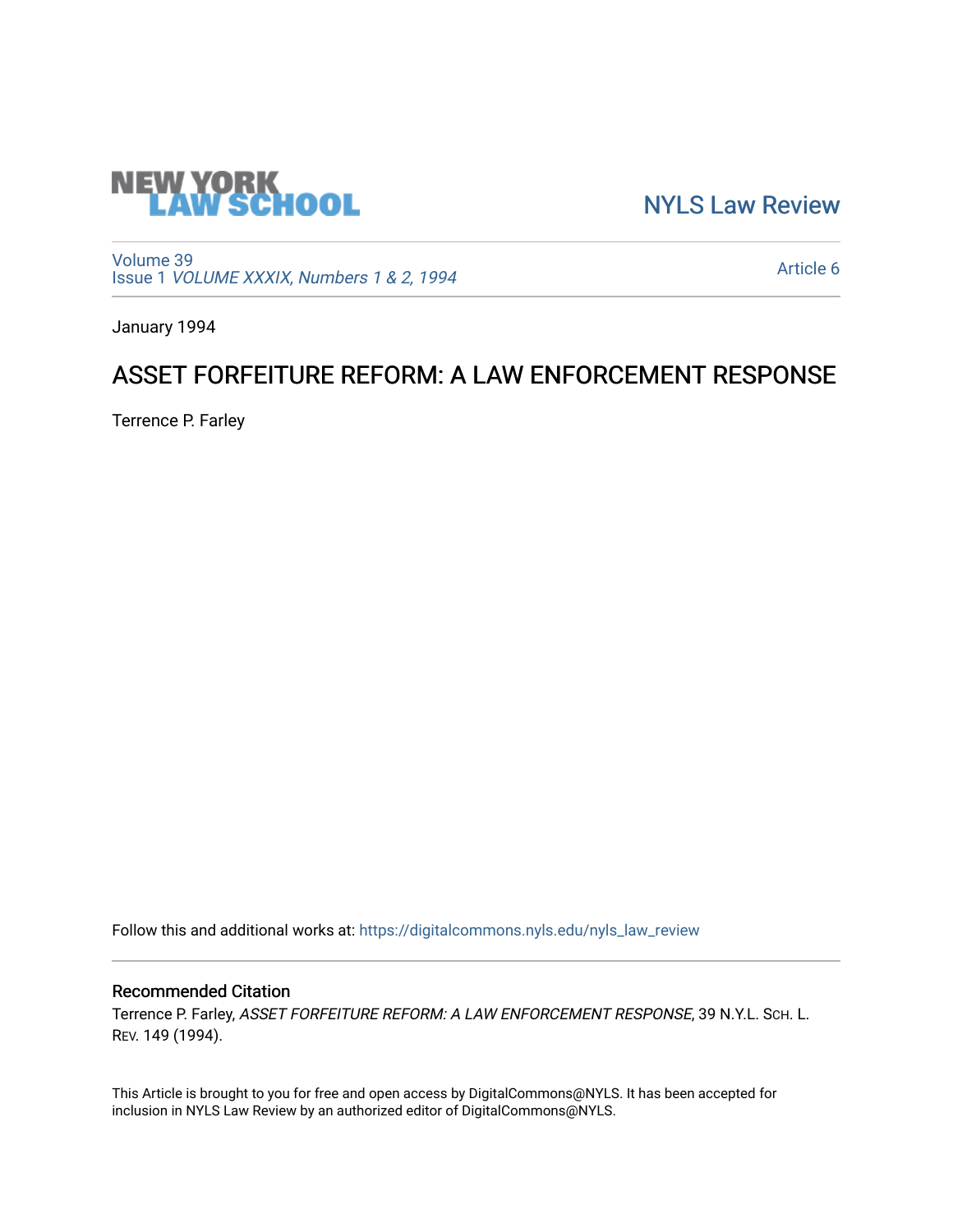## ASSET FORFEITURE REFORM: **A** LAW **ENFORCEMENT RESPONSE**

## **TERRENCE** P. FARLEY\*

I will begin **by** looking at the purpose, the importance and the effects of asset forfeiture. The National District Attorneys Association has said that "[c]rime in America is a multi-billion dollar industry that has a devastating effect on legitimate economic enterprise by diverting money from lawful commerce while rewarding and financing ongoing illegal activity."' How then do we best attack crime? We take the profit out of it. Asset forfeiture alone destroys the money base necessary for the continuation of illegal enterprises and attacks the economic incentive to engage in organized criminal activity.<sup>2</sup> It also deters individuals from using their property to facilitate criminal activity.<sup>3</sup> Perhaps best of all, it rededicates the money from illegal activity to the public good.<sup>4</sup>

Why then does asset forfeiture always appear to be under attack? It seems to me that there has been a highly organized and apparently wellfinanced disinformation campaign that has led to a great deal of confusion in many quarters. Groups such as the American Civil Liberties Union often claim that asset seizure and forfeiture violate due process and that there are no procedural safeguards governing the ability of law enforcement officials to seize property.<sup>5</sup> Nothing could be further from the truth. It is difficult in this forum to discuss specific procedures, for

\* Director, Division of Criminal Justice, New Jersey.

1. NATIONAL **DisT.** ATr'Ys As'N, GuIDELINES FOR CIVIL **ASSET** FORFEITURE 1 (March **1993).**

2. *See id.;* EXECUTIVE OFFICE FOR ASSET FORFErrURE, **U.S.** DEP'T **OF JUSTICE,** ANNUAL REPORT OF THE DEPARTMENT OF JUSTICE ASSET FORFEITURE PROGRAM: FISCAL YEAR **1993,** at 1 (1994) [hereinafter **1993 ANNUAL** REPORT]; *see also* Sonia **C.** Jaipaul, *Asset Forfeiture: A Federal Prosecutor's View-Taking the Profit out of Crime,* 40 FED. B. NEWS & J. 176 (1993) (endorsing the federal asset forfeiture program and giving examples of how it removes economic incentives to criminal activity).

**3.** NATIONAL DIST. ATT'Ys ASS'N, *supra* note 1, at 1; **1993** ANNUAL REPORT, *supra* note 2, at 1; *see also* Jaipaul, *supra* note 2, at 176-77 (discussing the deterrent effect of asset forfeiture).

4. NATIONAL DIST. ATT'YS ASS'N, *supra* note **1,** at **1;** *see* 21 U.S.C. § 881(e) (1988 & Supp. V 1993) (delineating how forfeited property can be disposed of by the government); 1993 ANNUAL REPORT, *supra* note 2, at 15.

*5. See* Nkechi Taifa, *Civil Forfeiture vs. Civil Liberties,* 39 N.Y.L. SCH. L. REv. 95 (1994) (article by an ACLU legislative counsel describing why civil forfeiture is a "morally and legally scandalous system").

149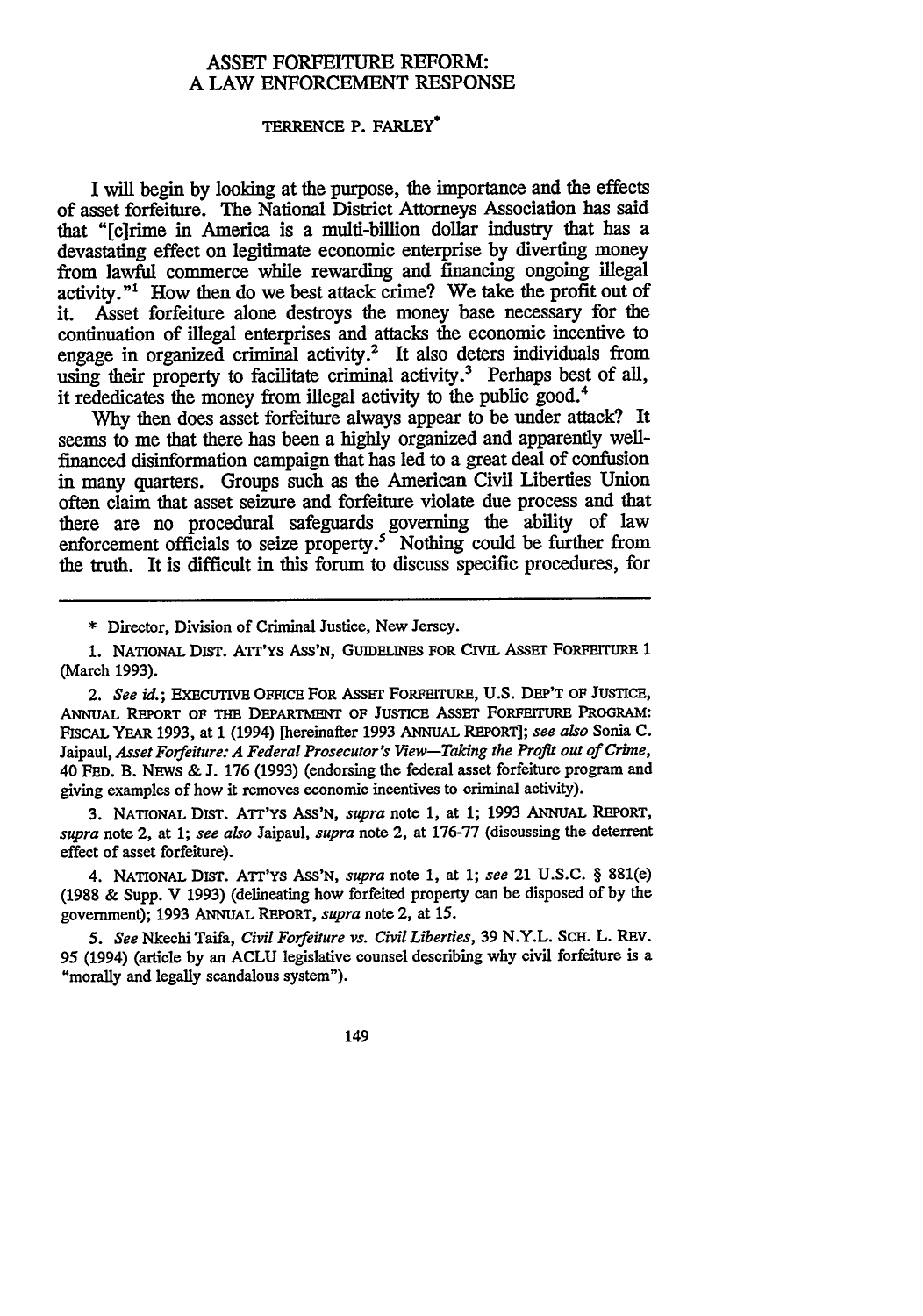they vary between the federal and state laws and even from state to state. Suffice it to say, however, that even under the least stringent civil forfeiture procedures, there are many basic safeguards for the individual, including notice to interest holders, a right to an impartial hearing, and the right to appeal.<sup>6</sup>

An article in *Criminal Justice,* a magazine of the American Bar Association, devoted about eight pages to defending federal forfeiture proceedings, explaining the law and how defense attorneys should handle these cases.<sup>7</sup> Contrary to most media articles, it actually explains how the federal forfeiture law provides an innocent-owner defense, and it discusses Department of Justice policies such as providing actual notice to lienholders in these cases.<sup>8</sup> Further, the American Bar Association and other organizations have held training conferences all over the country specifically dealing with how to defend asset forfeiture cases.<sup>9</sup> I doubt there would be such courses if there were no demand for them.

*6. See* **19 U.S.C.** §§ **1607-1608 (1988** & Supp. V **1993)** (setting forth the procedure by which a claimant obtains a judicial hearing); Executive Office for Asset Forfeiture, U.S. Dep't of Justice, Directive 93-4 (Jan. 15, 1993) (requiring written notice to interested owners of the seized property not later than 60 days from the date of seizure) [hereinafter DOJ Directive 93-4]. For examples of the implementing regulations of the various law enforcement agencies, see 8 C.F.R. § 274.10 (1994) (Immigration and Naturalization Service); 19 C.F.R. § 162.47 (1994) (United States Customs Service); **27** C.F.R. § 72.22(a)(6) (1994) (Bureau of Alcohol, Tobacco and Firearms). *See generally* DAVID B. SMITH, PROSECUTION AND DEFENSE OF FORFEITURE CASES **[6.02 (Supp.** 1994) (discussing procedures by which a claimant obtains a judicial hearing). For background on procedural due process, see Mathews v. Eldridge, 424 **U.S. 319** (1976) (setting forth a three-part balancing test to determine if a particular administrative procedure violates due process); Goldberg v. Kelly, 397 U.S. 254 (1970) (applying procedural due process analysis to termination of welfare benefits and holding that hearing is required before a termination of benefits). For forfeitures of real property, a hearing must be held in advance of the forfeiture. United States v. James Daniel Good Real Property, 114 S. Ct. 492 (1993) (holding that the Due Process Clause of the Fifth Amendment requires the government to give owners of real property notice and an opportunity to be heard before a seizure of property pursuant to 21 U.S.C. § 881 can be made). *See generally* **STBVEN** L. KESSLER, **CIVIL AND CRIMINAL** FORFETuRE: **FEDERAL AND STATE PRACrICE** §§ 3.01[2][fJ, 7.01-7.02 (1993 **&** Supp. 1994) (discussing the impact of *Good* on civil forfeiture proceedings).

7. Michael F. Zeldin **&** Jane W. Moscowitz, *Innocent Third Parties in Federal Forfeiture Proceedings: What are Their Rights?, CRIM. JUST., Spring 1993, at 11.* 

*8. See id.*

9. The American Bar Association Criminal Justice Section held its second Civil Asset Forfeiture Training Conference in Miami during May 1992, and a similar training conference is scheduled in San Francisco for March 1995 as part of a conference on white collar crime. The National Association of Criminal Defense Attorneys held a forfeiture defense training conference in August 1993 in San Francisco.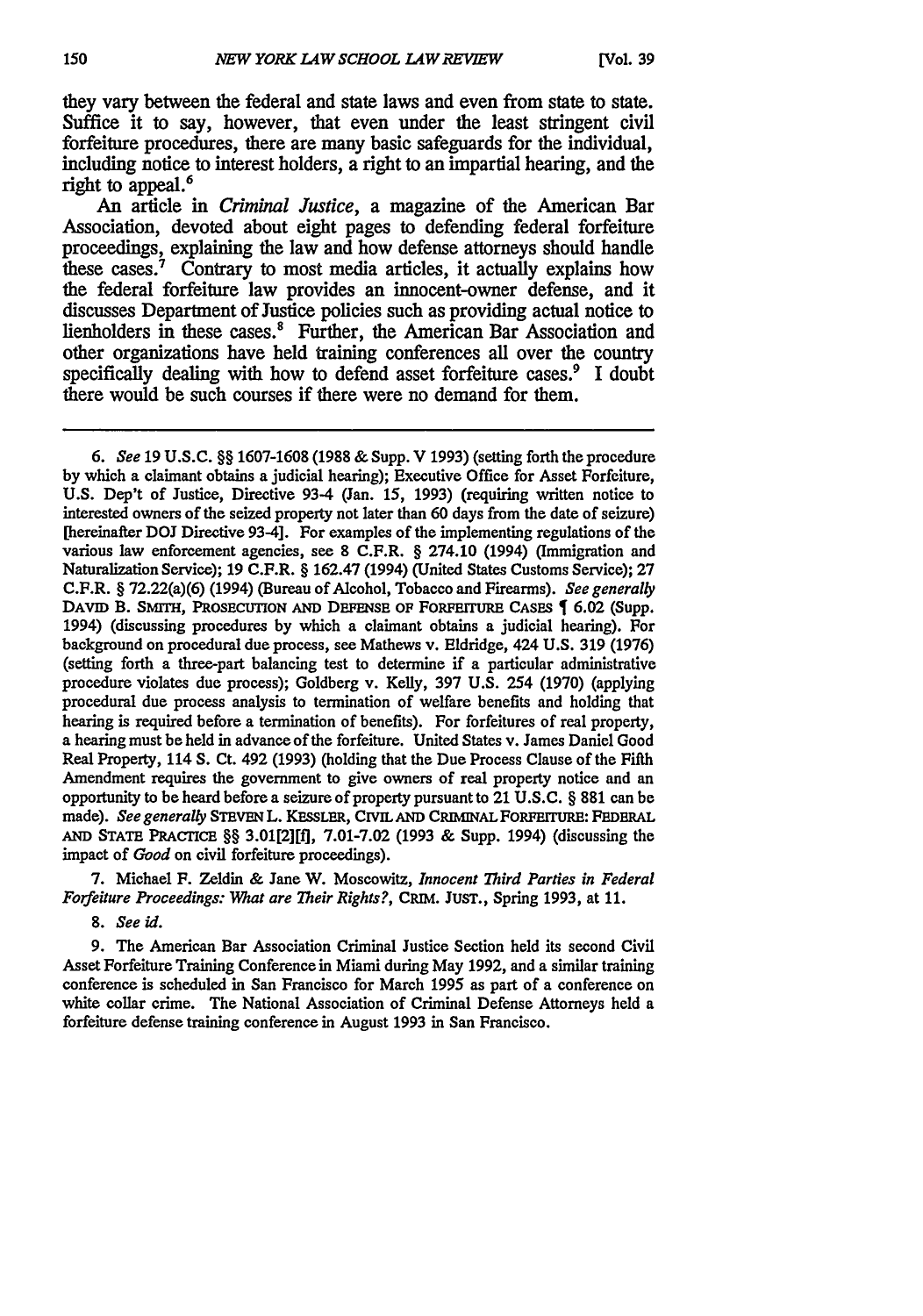In order for a law enforcement officer to arrest someone or to search someone's home, he or she must first establish probable cause.<sup>10</sup> Unless there are some emergent circumstances, the facts that lead the officer to believe there is probable cause are subject to the scrutiny of an independent judicial officer.<sup>11</sup> Those situations involve all of the Those situations involve all of the potential ramifications of the criminal process, including the very liberty of our citizens.

Yet, when that same standard is applied to seize property alone, law enforcement and the statutes they work through are the butt of severe criticism.12 One of law enforcement's main concerns in abandoning these standards is the safety and welfare of confidential informants. **<sup>13</sup>**

**10. U.S. CONST.** amend. IV (requiring that all government searches and seizures be reasonable and upon issuance of a warrant supported **by** probable cause). *See generally* Illinois v. Gates, 462 **U.S. 213 (1983)** (requiring an analysis of the totality of the circumstances to determine whether probable cause exists); Katz v. United States, **389 U.S.** 347 **(1967)** (establishing the reasonable-expectation-of-privacytest to determine whether government activity rises to the level of a search or seizure); Mapp v. Ohio, **367 U.S.** 643 **(1961)** (incorporating the Fourth Amendment protections against state governmental action via the Fourteenth Amendment); Johnsonv. United States, 333 **U.S. 10** (1948) (holding warrantless searches unreasonable per se).

**11.** *See* Mincey v. Arizona, 437 **U.S. 385 (1978)** (discussing exigent or emergent circumstances as an exception to the warrant requirement generally and in regard to the scene of a crime); United States v. Socey, 846 **F.2d** 1439 **(D.C.** Cir. **1988)** (setting forth a standard for determining exigent circumstances after an arrest). For background on the emergent or exigent circumstances exception **to** the warrant requirement, see Maryland v. Buie, 494 **U.S. 325 (1990)** (allowing for a "protective sweep" of premises incident to arrest to secure the safety of police officers and others); Chimel v. California, **395 U.S. 752 (1969)** (limiting the scope of the search to the rationale supporting the warrant exception); Terry v. Ohio, **392 U.S.** 1 **(1968)** (recognizing the ability of police to "stop and frisk" without first establishing probable cause).

12. *See, e.g.,* Paul Finkelman, *The Second Casualty of War: Civil Liberties and the War* On Drugs, 66 **S. CAL.** L. REv. **1389 (1993);** George **C.** Pratt **&** William B. Peterson, *Civil Forfeiture in the Second Circuit, 65* **ST.** JOHN'S L. REV. **653 (1991);** Marc B. Stahl, *Asset Forfeiture, Burdens of Proof and the War on Drugs,* **83 J. CRIM.** L. **&** CRINhbOLOOY 274 **(1992);** Virginia **A.** Albers, Comment, *Is Greater Process Due?: United States v. TWelve Thousand, Three Hundred and Ninety Dollars (\$12,390),* **26 CREIGHTON** L. REV. 841 **(1993);** Peter Petrou, Note, *Due Process Implications of Shfting the Burden of Proof in Forfeiture Proceedings Arising out of Illegal Drug Transactions,* 1984 DuKE **L.J. 822.**

**13.** Several courts have taken notice of the government's interest in protecting informants. *See* United States v. 124 **E. N.** Ave., **651 F.** Supp. **1350, 1355 (N.D. Ill. 1987)** (noting that if disclosing the identity of an informant would jeopardize the safety of the informant, then the hearing to determine probable cause to forfeit real property can be held *exparte);* United States v. Certain Real Estate Property, **612** F. Supp. 1492 (S.D. Fla. 1985) (same).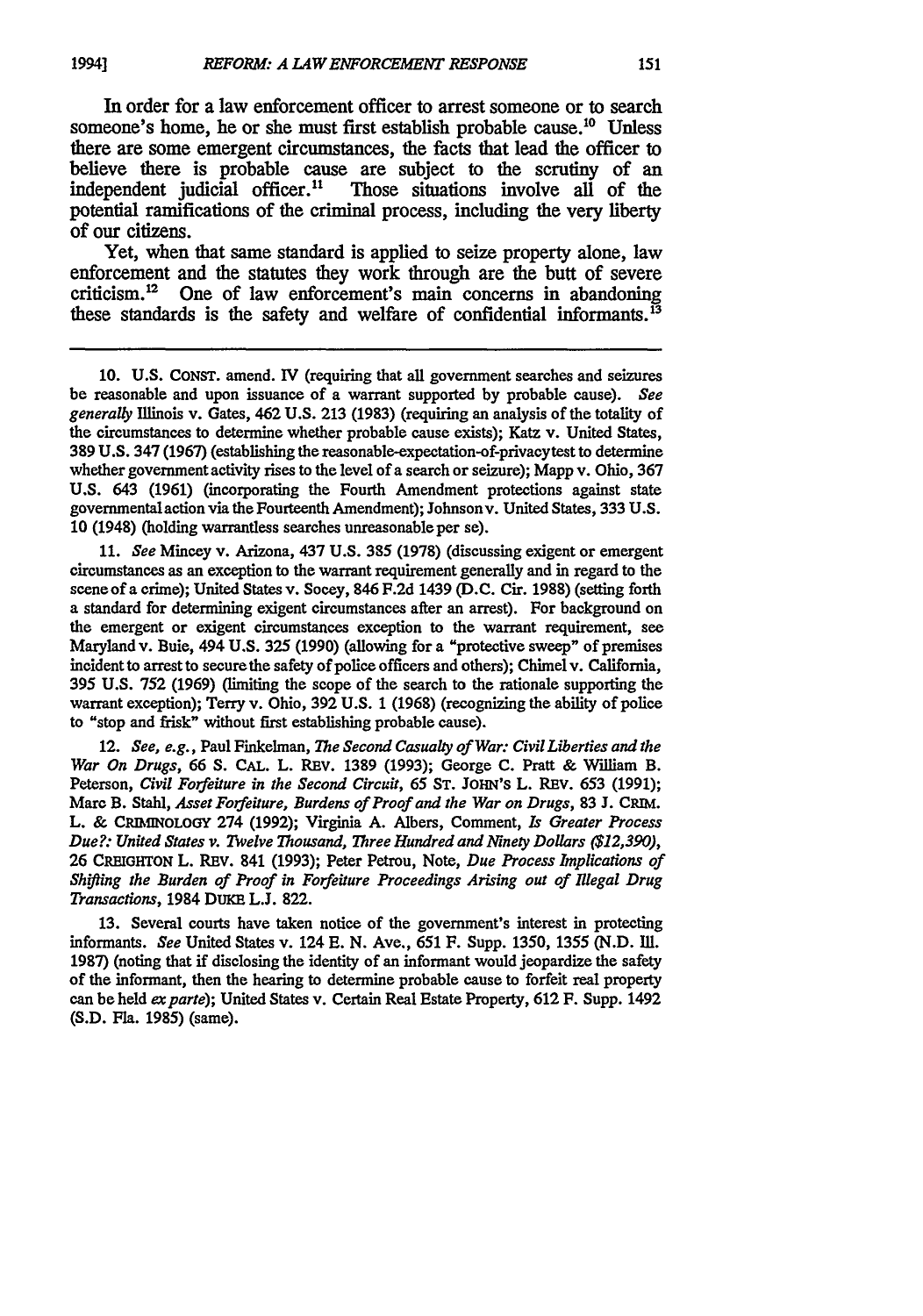Fortunately, the identities of such informants often can be protected under the present system; therefore, informants need not be terrified of violent reprisals designed to silence their testimony. Under some statutes, once probable cause has been established, the claimant has the burden to prove, **by** a preponderance of evidence, the affirmative defense that the property is not subject to forfeiture.<sup>14</sup> This is the very same standard used in most property and other civil cases—nothing more, nothing less.<sup>15</sup>

Congressman Henry **J.** Hyde's bill purports to shift the burden of proof to the government.<sup>16</sup> In fact, the government already has the burden. The standard of proof, however, is probable cause.<sup>17</sup> What the Hyde bill really does is change the standard to that of clear and convincing proof. If one examines the history of this standard, it becomes clear that it was historically adopted in fraud cases wherein the courts, to avoid fraudulent suits, required claimants to prove their claims **by** clear and convincing evidence.<sup>18</sup> This standard appears to be an insult to law enforcement. The standard implies malice on the part of law enforcement **by** imposing a higher standard of proof for forfeiture than is required in other civil property cases. Who is in a better position than the alleged owner to show that the property was not used illegally, or that it was not proceeds of criminal activity?

What exactly is it that the government must show by way of probable cause? What property exactly is subject to this procedure? Is it just any property at some law officer's whim? Of course it is not. Put most simply, in order for the government to seize property, the property must be either the profits of or the means to facilitate or commit certain designated crimes.<sup>19</sup> I believe, contrary to what the detractors say, most Americans agree that the government should have the ability to seize and forfeit the tank and dump trucks of those illegally polluting our air, ground and water supplies; the trucks, boats and vans of illegal alien smugglers; the warehouses, wirerooms, brothels and pornography shops

14. *See, e.g.,* **19** U.S.C. § **1615 (1988 &** Supp. V **1993);** 21 **U.S.C.** § 881(a)(4), **(7) (1988).**

15. *See* MCCORMACK **ON EviDENCE** § 339(a) (John W. Strong **ed.,** 4th **ed. 1992); FLEMING JAMEs,** JR. *&* **GEOFFREY C. HAZARD, JR., CIvIL PRoCEDURE** § **7.6 (3d ed. 1985).**

**16. H.R. 2417, 103d Cong., 1st Sess.** § 4 **(1993) (amending 19 U.S.C.** § *1615).*

**17.** 19 **U.S.C.** § *1615.*

**18.** *See* **9 J.** WIGMORE, **ON** EVIDENCE IN TRIALS AT COMMON LAW § **2498,** at 424- **31** (James H. Chadbourn ed. **1981)** (discussing the appropriate standard at various civil proceedings, including claims of fraud); Oriel v. Russell, **278** U.S. **358** (1928) (applying the clear and convincing standard to a fraud case).

**19.** *See, e.g.,* 21 U.S.C. § 881(a) **(1988** & Supp. V **1993)** (dealing with crimes involving controlled substances).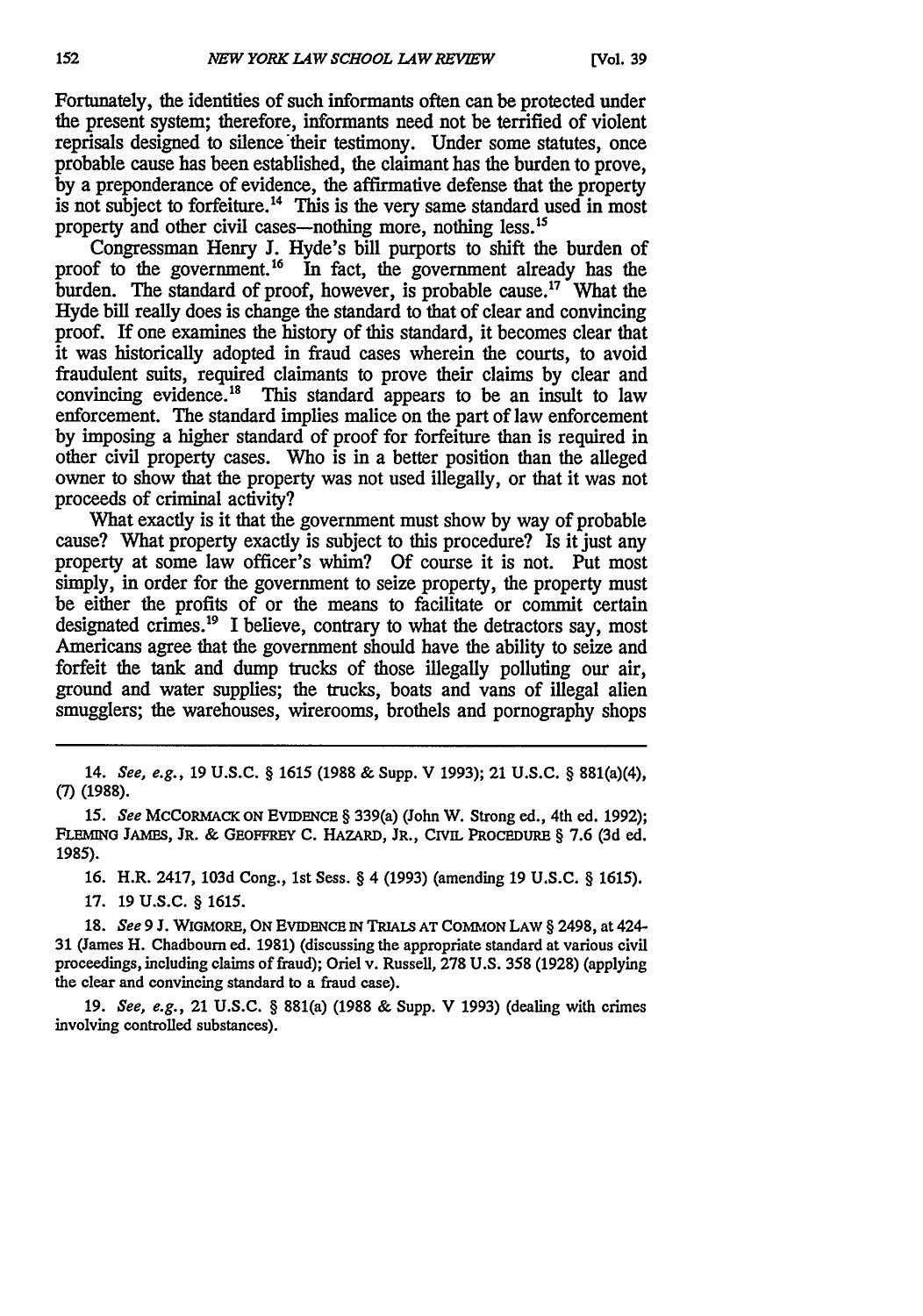of organized crime groups; the "chop-shops" of car theft rings; the buildings, laboratories, lands and vehicles of drug distributors and the monies used to fuel these illegal enterprises.

The very statutes that allow these forfeitures came under severe attack by the National Association of Criminal Defense Lawyers (NACDL), one of the primary organizations supporting Congressman Hyde's bill, when its representatives testified before Congressman John Conyers' subcommittee in support of the Hyde bill and Congressman Conyers' even more expansive proposed restrictions.<sup>20</sup> One of the detractors' main concerns, one that a portion of Congressman Hyde's proposed bill specifically addresses, is the assignment of counsel.<sup>21</sup> To my knowledge, nowhere in the history of Anglo-Saxon law is there a provision for the appointment of counsel in a civil property case. In fact, the suggestion that there is an absolute right to counsel has been reviewed and rejected by various state and federal courts. $2^2$  It is ironic, then, to note that Congressman Hyde's bill not only would grant the right to appointed counsel, $^{23}$  but also that the money to pay for counsel would come from the government's own asset forfeiture fund.<sup>24</sup> I can just see the person who has his boats, his homes and his businesses seized-all allegedly the proceeds of and/or the facilitating agencies of a large drug distribution ring-claiming to be indigent and proving his claim by showing that the government has his assets and then being entitled to have his legal fees paid for by the government. How ironic! Need we wonder why the NACDL supported this proposal? Perhaps their real reason for protesting

20. *Review of FederalAsset Forfeiture Program: Hearing Before the Subcomm. on Legislation and National Security of the House Comm. on Government Operations,* **103d** Cong., 1st Sess. 172-86 (1993) (statement of Nancy Hollander, Esq., on behalf of the National Association of Criminal Defense Lawyers) [hereinafter *House Hearings].*

21. *See* H.R. 2417 § **5** (amending **19** U.S.C. § **1608** to enable courts to appoint counsel for claimants who are "financially unable to obtain representation").

22. *See* **28** U.S.C. § 1915(d) (1988) (granting broad discretion to courts in determining whether to appoint counsel); Lassiter v. Department of Social Servs., 452 U.S. **18** (1981) (holding that the procedural due process right to appointed counsel is based on the particular facts and interests involved in a specific case and that the trial court should determine whether appointed counsel is appropriate after employing the balancing test in Mathews v. Eldridge, 424 U.S. **319 (1976));** Hodge v. Police Officers, **802** F.2d 58 **(2d** Cir. 1986) (discussing factors for district court to consider in using its discretion to appoint counsel); Resek v. Alaska, 706 P.2d **288** (Alaska 1985) (holding that, although an indigent had no constitutional right to appointed counsel, the trial court had discretion to appoint one, if necessary, to protect a claimant's constitutional rights); *see also SM1rH, supra* note 6, 11.02 (discussing the right to counsel in civil forfeiture cases).

**23.** H.R. 2417 § *5.*

24. *See id.*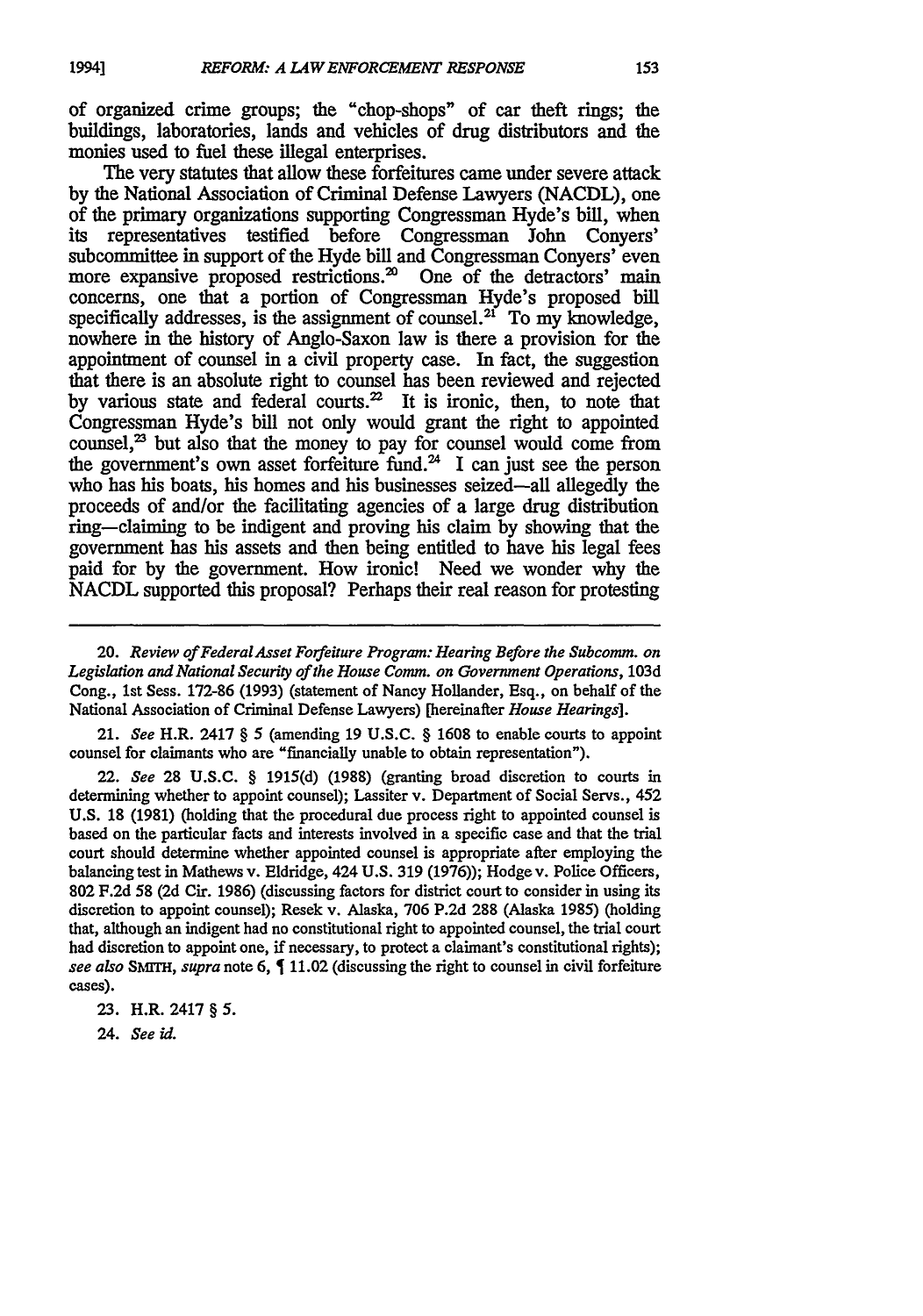asset seizure and forfeiture use is that our courts have held that illegally obtained money that is used to pay attorneys' fees may also be seized.<sup>25</sup> One of the major points the NACDL makes is that attorneys' fees must **be** exempt from forfeiture, even in cases in which the organization believes that forfeiture is warranted and/or justified.<sup>26</sup> In an era when the public outcry is for less government spending, Congressman Hyde's proposal could cost the taxpayers millions. It could, however, have one other effect-on unemployment. Maybe we could call it "The Lawyers Full-Employment Act."

Another issue under attack is the cost bond requirement. $27$ Obviously, Congress recognized the need to deter frivolous claims and in fact increased the amount of the bond on two separate occasions in the 1980s.<sup>28</sup> Given that cases are strong and the law enforcement success rate very high, why should we give organized crime groups a free shot at the government? The taxpayers ultimately would pay for frivolous claims brought by those having nothing to lose by filing such claims, which would clog our already overburdened court calendars. I know of no cases in which someone was deprived of his or her day in court because he or she could not post a bond. In fact, both in law and in practice, a person claiming seized property can obtain a waiver of the bond provision if he or she can demonstrate indigence.<sup>29</sup> To assure that applications claiming indigence are given a **fair** review, Department of Justice policy, effective January **1993,** requires that if the seizing agency believes that the claim of indigency is unfounded, that claim must be sent to the Executive Office

**25.** Caplin **&** Drysdale v. United States, 491 **U.S. 617 (1989);** United States v. Monsanto, 491 **U.S. 600 (1989)** (both holding that the Comprehensive Forfeiture Act of 1984, 21 U.S.C. § 853, did not allow a trial **judge** discretion to withhold the forfeited assets to pay bona fide attorneys' fees). *But see* N.Y. CIV. PRAC. L. & R. § 1311(12) (McKinney Supp. 1995) (the only state or federal statute allowing the exemption of attorneys' fees from forfeiture).

26. *See House Hearings, supra* note 20, at 183-84.

27. 19 U.S.C. § **1608 (1988** & Supp. V 1993) (requiring that an owner of seized property must post a bond in the amount of \$5000 or **10%** of the value of the claimed property within 20 days of the publication of the notice of seizure); *see also SMrH, supra* note 6, **6.02** (discussing the procedures for obtaining ajudicial hearing, including the cost bond requirement in different forfeiture settings).

28. *See* Anti-Drug Abuse Act of 1986, Pub. L. No. 99-570, § 1862(a), **100** Stat. 3207, 3207-54; Trade and Tariff Act of 1984, Pub. L. No. 98-573, § 213(a)(5)(B), **98** Stat. 2948, **2985** (both amending the 19 U.S.C. § 1608 cost bond amount).

**29.** 19 C.F.R. § 162.47(e) (1994) (mandating that the bond requirement be waived for claimants who prove a "financial inability to post the bond"); *see SmrrH, supra* note 6,  $\oint$  11.02 (describing procedures whereby an indigent can remove the cost bond requirement).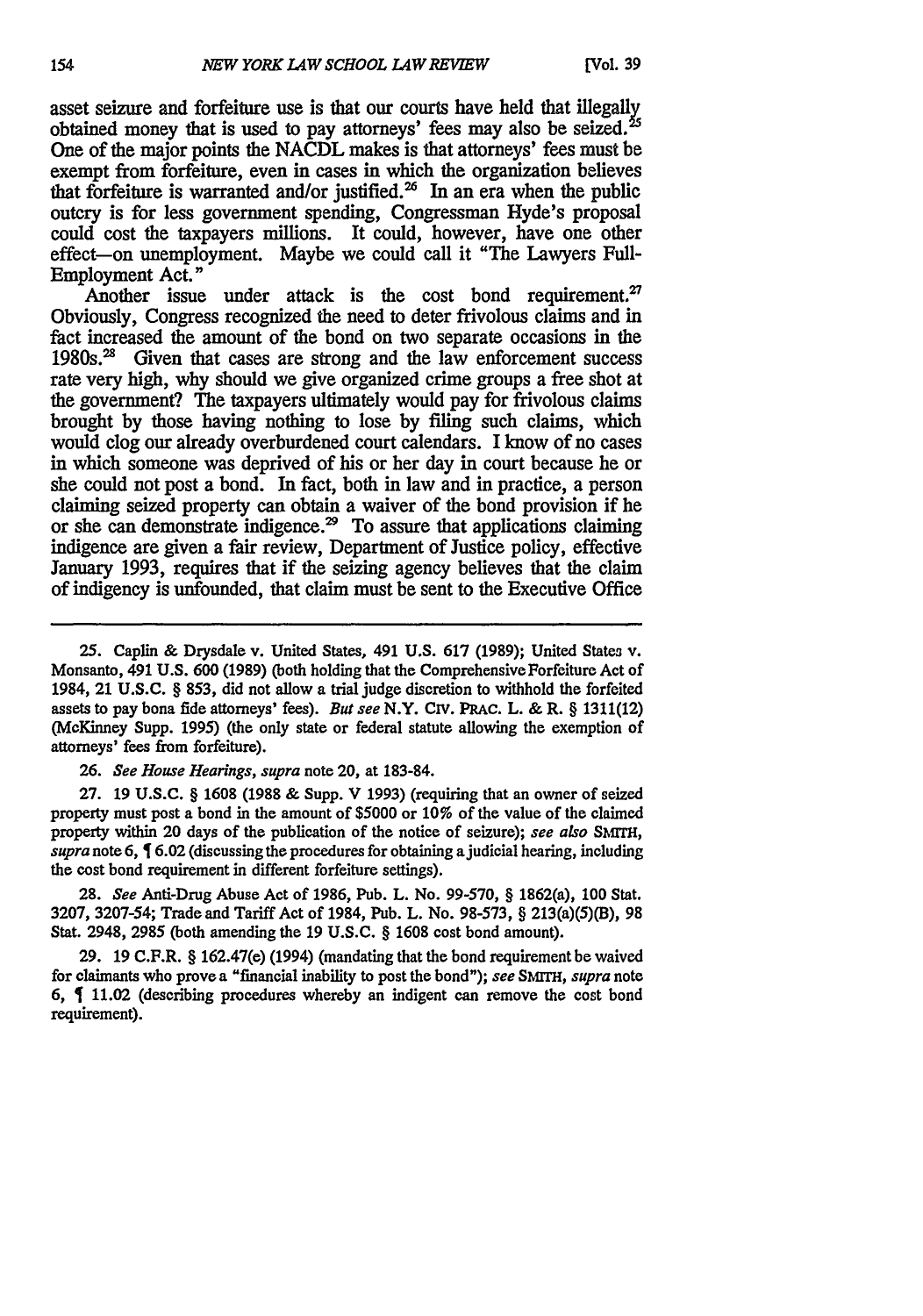for Asset Forfeiture for a separate review.<sup>30</sup> If the claim is still denied, the claimant is given additional time to seek a judicial determination of The procedure also requires full notice and disclosure to claimants at all stages. <sup>31</sup>

As to some of the other issues addressed by the Hyde bill, I will just comment briefly because I believe the way to resolve the perceived problems is not through legislation but, rather, through some simple programmatic changes. The bill would lengthen the time claimants have to file a claim in certain *in rem* proceedings from ten to sixty days.<sup>32</sup> I would point out that one of the most frequent complaints defense lawyers make is the alleged delay on the part of prosecutors in moving these cases. Perhaps the time to file a claim should be the same as is given to answer any other civil action. This certainly can be worked out without great controversy.

Another provision would allow property owners to sue the federal government for negligence. 3 I seriously doubt that anyone wants to open the whole Pandora's box of cases that could be affected by such a provision. Do we apply it to IRS seizures of homes for back taxes?' Do we apply it to seizures for failure to repay student loans?<sup>35</sup> Do we apply it to seizures by the Federal Housing Administration for failure to pay mortgages?<sup>36</sup> Or worse yet, do we apply it to all government activity?<sup>37</sup>

**30.** Executive **Office** for Asset Forfeiture, **U.S.** Dep't of Justice, Directive **93-2,** at 2 (Jan. **15, 1993)** [hereinafter **DOJ** Directive **93-2];** see also Onwubiko v. United States, **969 F.2d 1392 (2d** Cir. **1992)** (setting aside an administrative forfeiture because the government should have known that the claimant was unable to afford the cost bond, despite his failure to make a claim of indigency).

**31.** *See* **DOJ** Directive **93-2,** *supra* note **30,** at 2.

**32.** H.R. 2417 **§ 3** (amending **FED.** R. Civ. P. **C(6)** (Supplemental Rules for Certain Admiralty and Maritime Claims)).

**33.** *Id.* **§** 2 (amending 28 U.S.C. 2680(c) **(1988** & Supp. V 1993)).

34. *See* **26 U.S.C. §§ 7321-7327 (1988)** (describing the procedures whereby the Internal Revenue Service can seize property, and remaining silent on the issue of actions alleging negligently handled forfeitures).

**35.** Higher Education Act, 20 **U.S.C. §§ 1071-1089 (1988)** (discussing the general provision for student loans as well as the default provision, but listing no right of action against the government for negligence).

**36.** *See* National Housing Act, 12 **U.S.C. §§ 1707** *et seq.* **(1988 &** Supp. V **1993)** (describing the mortgage insurance powers and responsibilities of the Federal Housing Administration, but listing no right of action against the government for negligence); *see also* Federal Home Loan Mortgage Corporation Act, 12 **U.S.C. §§** 1451-1459 **(1988 &** Supp. V **1993)** (not providing for a right of action against the government for negligence in foreclosure proceedings); Emergency Mortgage Relief Act, 12 **U.S.C. §§ 2701-2712 (1988 &** Supp. V **1993)** (same).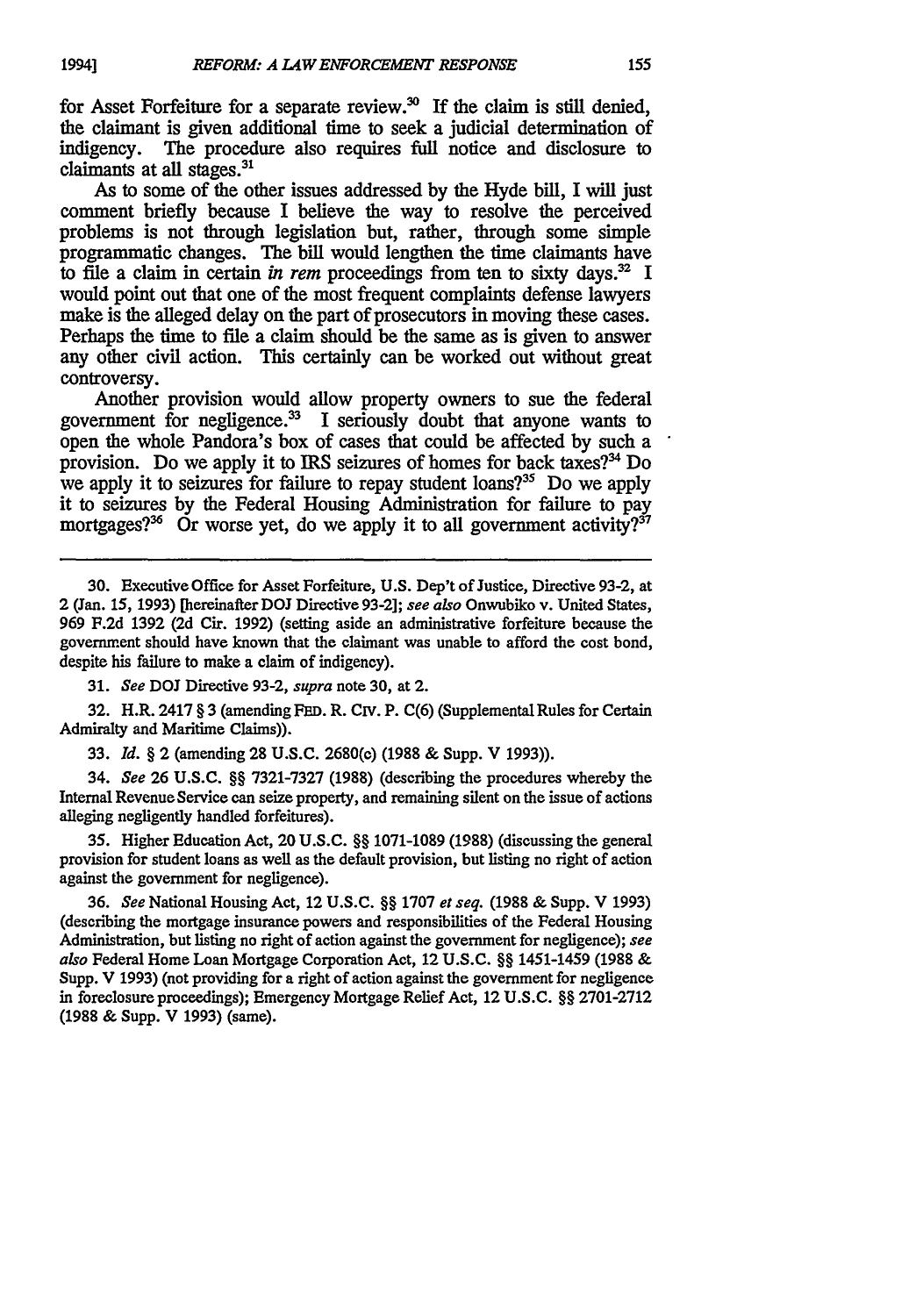I submit that there is nothing in the law of asset seizure and forfeiture that would justify this legislation.

The briefing paper used to support Congressman Hyde's bill contains a specific section dealing with adoptive forfeitures.<sup>38</sup> This paper cites such "unbiased" sources of information as the much-criticized *Pittsburgh Press series*<sup>39</sup> and the general counsel of Forfeiture Endangers American Rights, $40$  the organization whose purpose, among others, is to destroy law enforcement's ability to seize assets. It states, without authority, that "[aldoptive forfeiture is often relied upon to circumvent state laws allocating forfeited assets to non-law enforcement uses."<sup>41</sup> I submit, based on my discussions with prosecutors and law enforcement officers

**37.** *See* Federal Tort Claims Act, **28 U.S.C.** §§ **1346(b),** 2402, 2671 *et seq.* **(1988** & Supp. V **1993)** (setting up a general scheme of federal tort liability with specific exceptions for particular governmental acts). Not all tort claims against the government fall within the Federal Tort Claims Act; § **2680** sets forth the exceptions to liability and § **2780(c)** provides an exception for "law enforcement" activities. H.R. 2417 would amend this law enforcement exception to allow negligence suits against those law enforcement officers who may have destroyed, injured or lost property that has been forfeited. Other claims against the government are possible besides those under the Federal Tort Claims Act. Specific statutes contain special waivers of governmental immunity. *See, e.g.,* 42 **U.S.C.** § 2000e-16 **(1988** & Supp. V **1993)** (Title VII) (providing a right of action against the government for employment discrimination). No such waivers exist in the current forfeiture laws.

**38.** HENRY HYDE, CIvIL **ASSET** FORFEITURE REFORM Acr OF **1993:** A BRIEFING PAPER 12-13 **(1993).** Adoptive forfeiture is another name for the program the Department of Justice calls equitable sharing. In some instances a state or local seizure under state law qualifies for a federal forfeiture. The state agency transfers the seized property to the federal seizing agency, and the federal agency "adopts" the state seizure. After the federal forfeiture, the United States government often returns **85%** of the net proceeds of the forfeiture to the state or local agency that seized the property. *See SMrrH, supra* note **6, 7.02;** Executive Office for Asset Forfeiture, **U.S.** Dep't of Justice, Directive **93-1** (Jan. **15, 1993)** (explaining the general adoption policy and procedure); *see also* **1993** ANNUAL **REPORT,** *supra* note 2, at 18-19 (discussing the program and its proceeds received **by** local and state agencies).

**39.** Andrew Schneider & Mary P. Flaherty, *Forfeiture Threatens Constitutional Rights, PITT. PRESS, Aug. 16, 1991, at A1; Andrew Schneider & Mary P. Flaherty, CrimesAre Small, but 'Justice'Takes ItAll,* PITT. *PRESS,* Aug. **15, 1991,** at Al; Andrew Schneider & Mary P. Flaherty, *Crime Pays Big for Informants in Forfeitures, PITT.* **PRESs,** Aug. 14, **1991,** at **Al;** Andrew Schneider & Mary P. Flaherty, *Police Profit by Seizing Homes of Innocent,* **Prrr.** PRESS, Aug. **13, 1991,** at **Al;** Andrew Schneider & Mary P. Flaherty, *Drug Agents Far More Likely to Stop Minorities,* **Prrr.** *PRESS,* Aug. 12, **1991,** at **Al;** Andrew Schneider & Mary P. Flaherty, *Government Seizures Victimize Innocent,* PrIT. PRESS, Aug. 11, **1991,** at **Al.**

40. HYDE, *supra* note **38,** at **2-3** & n.4.

41. *Id.* at **13.**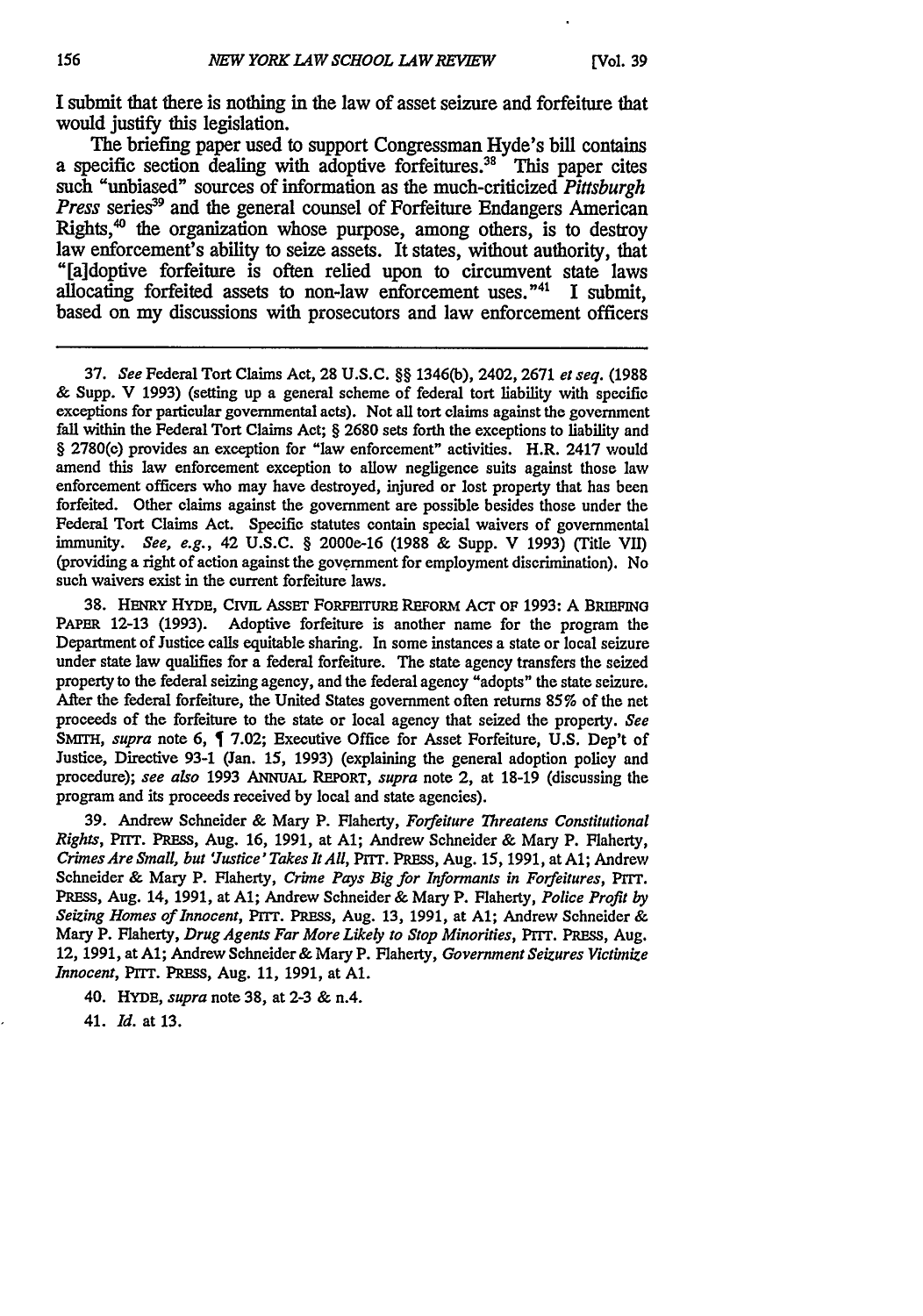around the country, that there are two primary reasons for adoptive forfeitures: poorly written state laws that allow criminals to escape the purview of the law, and a lack of funding that hinders local law enforcement agencies' ability to handle forfeiture cases.

The briefing paper goes on to state that, as a result of Hyde's bill, named the Civil Asset Forfeiture Reform Act, the government would have a rougher time in federal courts.<sup>42</sup> Consequently, state officials would decide to stick with their state courts. Therefore, more money would be available for education, drug treatment and other services that are paid for by forfeiture under state laws.<sup>43</sup> I submit that this statement is fallacious. In fact, what would happen is that far less money would be available to everyone because many state statutes are less comprehensive than the federal law. Sophisticated criminals would merely take their assets outside the jurisdiction of the state courts.

While on the subject of the money from forfeitures, it is important to look at where the money really goes. From 1985 to the present, the Department of Justice transferred approximately \$1.2 billion to over 3000 state and local law enforcement agencies; \$540 million has been used for prison and jail construction, \$400 million has gone for federal investigative and prosecutorial expenses, and \$281 million has gone to the Office of National Drug Control Policy, whose budget Congress controls and from which Congress has allocated \$52.7 million for drug treatment.<sup>44</sup> With these monies, state and local officials have built and expanded training facilities for police and prosecutors, have built and expanded forensic laboratory facilities, and have begun or expanded community-based programs in drug abuse education, drug abuse prevention and drug treatment.<sup>45</sup> In many cases, prosecutors across this country were the ones who expanded the traditional definition of "law enforcement purposes" to allow such programs to be funded-ironically, by the very people at the root of the problem-without added cost to taxpayers.

*45. See* ExEcUTIvE OFFICE FOR **AssET** FORFErITURE, **DEP'T OF JUSTICE,** HIGHLIGHTS OF THE FEDERAL ASSET FORFEITURE PROGRAM 45-60 (1994) (describing several of the projects that proceeds from the asset forfeiture program have funded); *Asset Forfeiture Can Be a Source of Fundsfor Prevention, Treatment,* **SUBSTANCE ABUSE FUNDING** NEWS, Dec. 23, 1993, at 1.

*46. See* **AMERICAN PROSECUTORS RESEARCH INST.** & **NAT'L DRUG PROSECUTION CTR., BEYOND** CONVICTIONS: PROSECUTORS **AS COMMUNrrY LEADERS** IN **THE** WAR **ON DRuOs-AN OVERVIEW OF PROSECUTOR-LED PROGRAMs** IN **EDUCATION, PREVENTION, TREATMENT, AND ENFORCEMENT 362-66 (1993)** (describing a prosecutor's role in the

**<sup>42.</sup>** *Id.*

<sup>43.</sup> *Id.*

*<sup>44.</sup> House Hearings, supra* note 20, at 79-80 (statement of Cary H. Copeland, Director and Chief Counsel, Executive Office for Asset Forfeiture).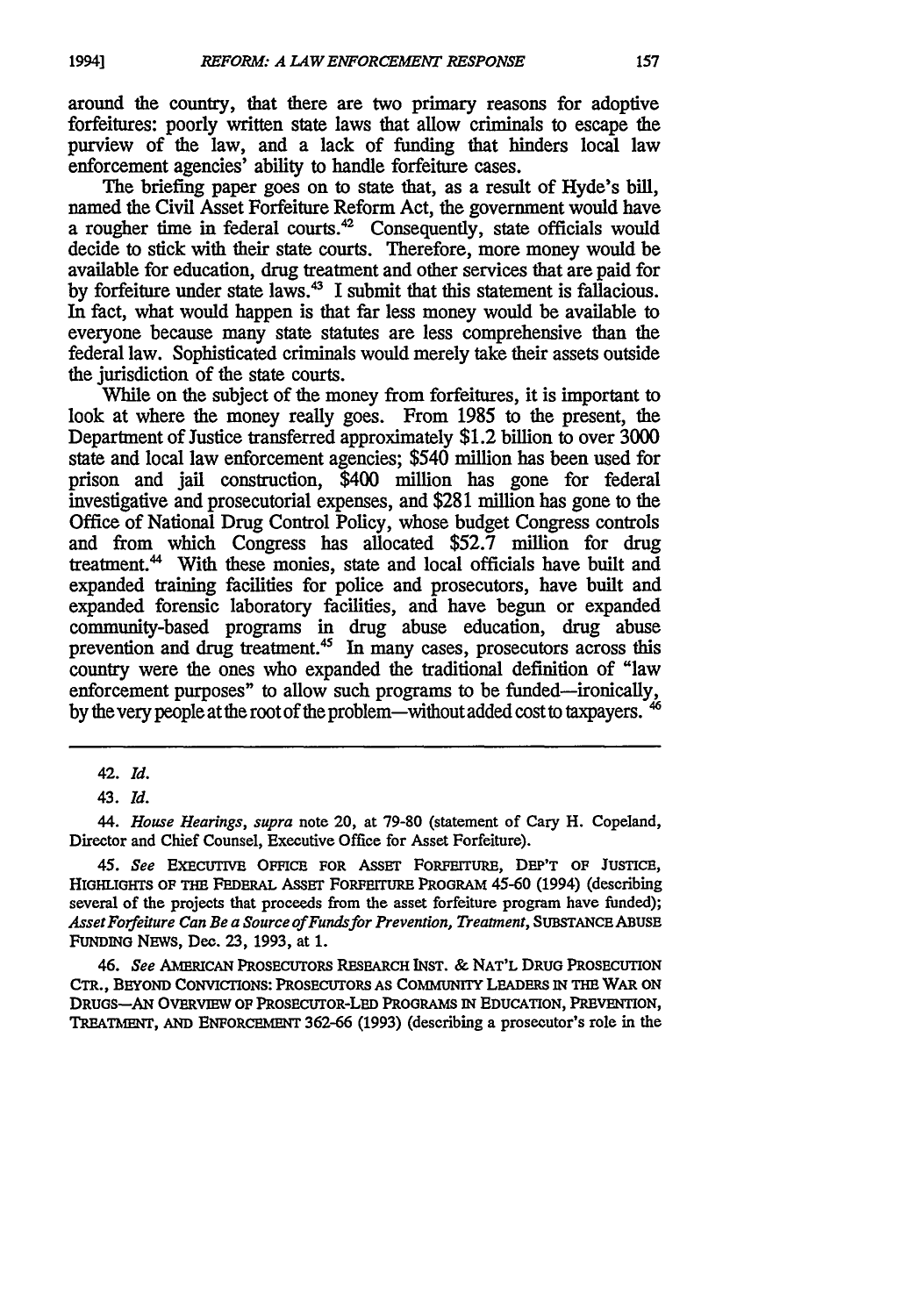Doing away with law enforcement's ability to use asset forfeiture, or severely limiting this use, would have a devastating effect on one other group: the forgotten, the victims. I'm not sure that we are even able to calculate the millions of dollars that we have been able to use as restitution to victims of crime *solely* because we had the ability to freeze, seize, and eventually forfeit the assets of criminals involved in a wide range of activities. Check with the State of Georgia Department of Medical Assistance, or the City of Bristol, Virginia, or the victims of the many corporate or telemarketing frauds, or the thousands of others who would have lost everything had it not been for the ability of law enforcement to seize and forfeit assets. I'm sure we all know how they feel about the law.

I believe all we need do is look at the alternatives to see how well asset seizure and forfeiture has worked. We have beaten the subject of incarceration to death. On the one hand are those who claim it is too expensive; $47$  on the other are those who say the sentences are too long,<sup>48</sup> and then there is the public which usually says the sentences are too short. Not only is incarceration expensive, but it does nothing to attack the economic foundations of crime.49 *Forfeiture does.* Fines are largely ineffective because they are not or cannot be enforced. Take the case of the fugitive or a person who resides outside our borders. Consider that "defendants charged with drug offenses and released before trial are less likely to appear for trial than other released defendants<sup>"50</sup> and that "in the **75** largest urban counties in **1988,** felony drug defendants also were more likely than other defendants to remain fugitives for more than

48. *See* Lawrence Crocker, *The Upper Limits of Just Punishment,* 41 EMoRY L.J. 1059 (1992) (discussing the excessive length of prison terms and their lack of uniformity for similar crimes). For commentary on sentencing and prison terms, see **JOHN** J. **DILULIO, JR., NO ESCAPE-THE FUTURE OF AMERICAN CORRECTIONS (1991); MAEVE** W. **MCMAHON, THE PERSISTENT PRISON: RETHINKING DECARCERATION AND PENAL REFORM (1992); DISCRETION** IN **CRIMINAL JUSTICE (Lloyd E.** Ohlin **&** Frank **Remington** eds., **1993).**

49. *See* Jaipaul, *supra* note 2, at **176-77; 1993** ANNUAL **REPORT,** *supra* note 2, at **1.**

*50.* **BUREAU OF JUSTICE STATISTICS, U.S. DEP'T OF JUSTICE, DRUGS, CRIME, AND THE JusrIcE SYSTEM 169 (1992).**

Anti-Racketeering Fund Grant Program in Arizona).

<sup>47.</sup> *See* **JAY S. ALBANESE, MYTHS & REALrrms OF CRME AND JuSTICE 165-72 (3d** ed. **1990)** (criticizing the expense of incarceration on state budgets and society as a whole); Patrick **J.** Fiedler, *The Wisconsin Department of Corrections: An Expensive Proposition,* 76 MARQ. L. REv. 501 (1993); Jeff Potts, *American Penal Institutions and Two Alternativesfor Punishment,* 34 **S.** TEX. L. REV. 443 (1993) (arguing that the high cost of prisons and incarceration is a reason for alternatives to imprisonment).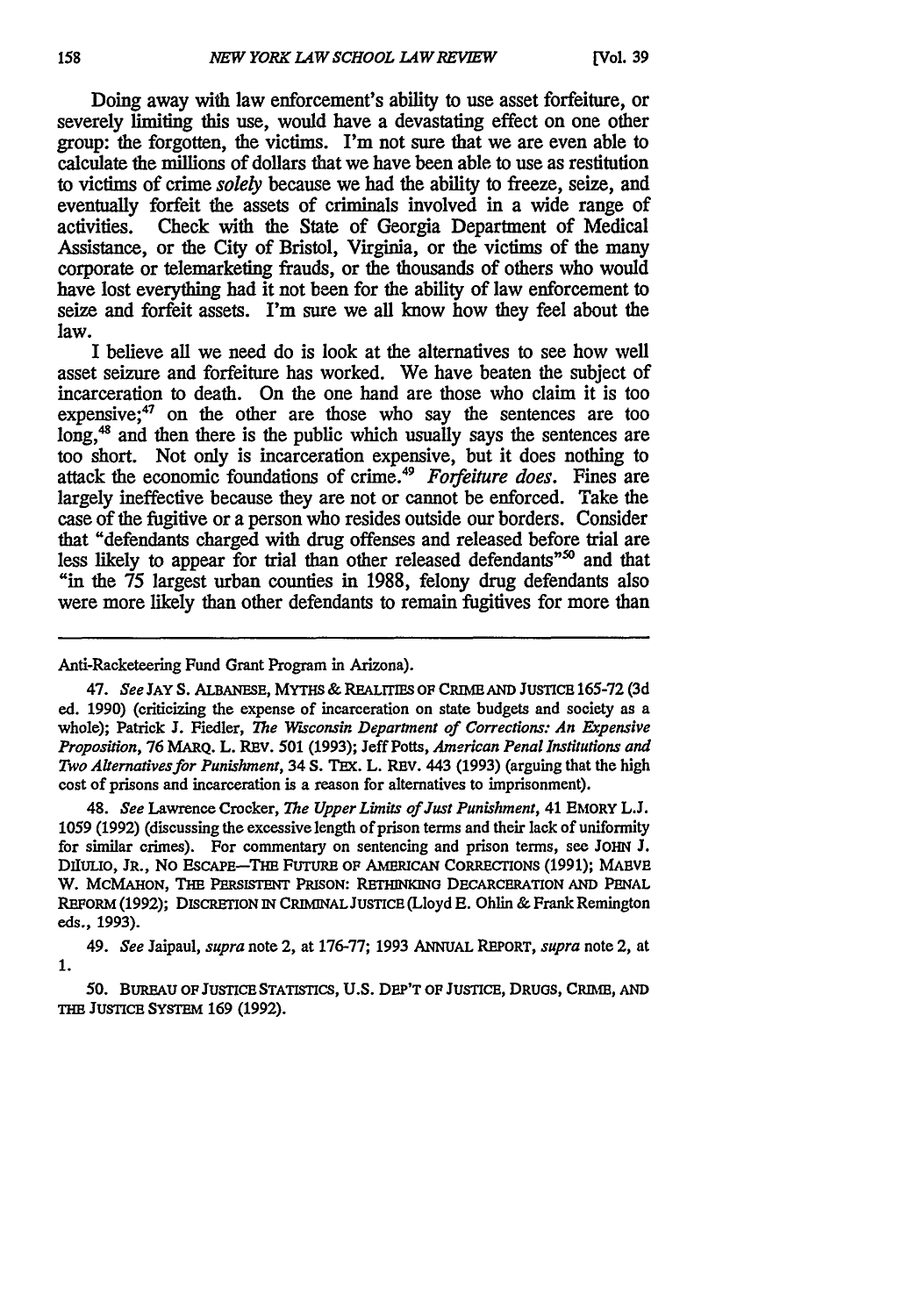1 year after failing to make an appearance. $151$  Fines can only be collected on what the government can find, and despite great efforts, the six percent overall collection rate in federal courts is dismal.<sup>52</sup> With forfeiture, we freeze or seize the assets at the beginning of the process and have them available. Without asset forfeiture, we would be virtually powerless to stop the flow of illegal monies from the United States to foreign drug cartels or other criminal organizations. Forfeiture gives us the ability to attack the financial base of crime on a global scale.

On the matter of deterrence, I have only to think back to a fourteenyear-old former drug dealer, with whom I gave a drug presentation to a series of high school classes. When asked by the students why he was not dealing anymore, he mentioned in passing that he had been arrested and sent to a juvenile facility. He went on at great length to discuss all of the goods he had amassed from his drug dealing profits. "But," he concluded, "look at me now, I've got nothing, the cops took it all, it's just not worth it." I know from speaking to other prosecutors that they have had similar experiences and that this is a thought in many criminals' minds: because of asset seizure and forfeiture laws, "it's just not worth it."

Despite the fact that the concept of forfeiture is centuries old,<sup>53</sup> we are really only in the infancy of the use of modem forfeiture. Law enforcement officers and prosecutors are still learning the system. Yet despite this, we have made great strides. At the same time we have made some mistakes. When you look .at the statistics, the Department of Justice indicates that there have been approximately fifty complaints in some 175,000 federal forfeitures,<sup>54</sup> and, in a study in New Jersey, there were fifteen complaints in some  $12,000$  cases.<sup>55</sup> I doubt many other professions-the law, medicine or even the media-can claim a better success rate. However, this is still not good enough. Law enforcement is constantly striving to do better. Both the Department of Justice and the National District Attorneys Association have recently promulgated

**19941**

*54. House Hearings, supra* note 20, at **88** (testimony of Cary H. Copeland, Director and Chief Counsel, Executive Office for Asset Forfeiture).

**55.** Robert Del Tufo, *Forfeiture Law Insures "Crime Doesn't Pay",* statement delivered to the President's Commission on Model State Drug Laws 6 (Feb. **16, 1993)** (on **file** with the *New York Law School Law Review).*

*<sup>51.</sup> Id.* **at 170.**

*<sup>52.</sup> House Hearings, supra* note 20, at **76** (statement of Cary H. Copeland, Director and Chief Counsel, Executive Office for Asset Forfeiture).

*<sup>53.</sup> See* Mary M. Cheh, *Can Something This Easy, Quick, and Profitable Also Be Fair? Runaway Civil Forfeiture Stumbles on the Constitution,* **39** N.Y.L. ScH. L. REv. **1, 29-30** (1994); Walter **J.** Van Eck, *The New Oregon Civil Forfeiture Law,* **26 WILLAIMETE** L. **REV.** 449, 449-54 **(1990).**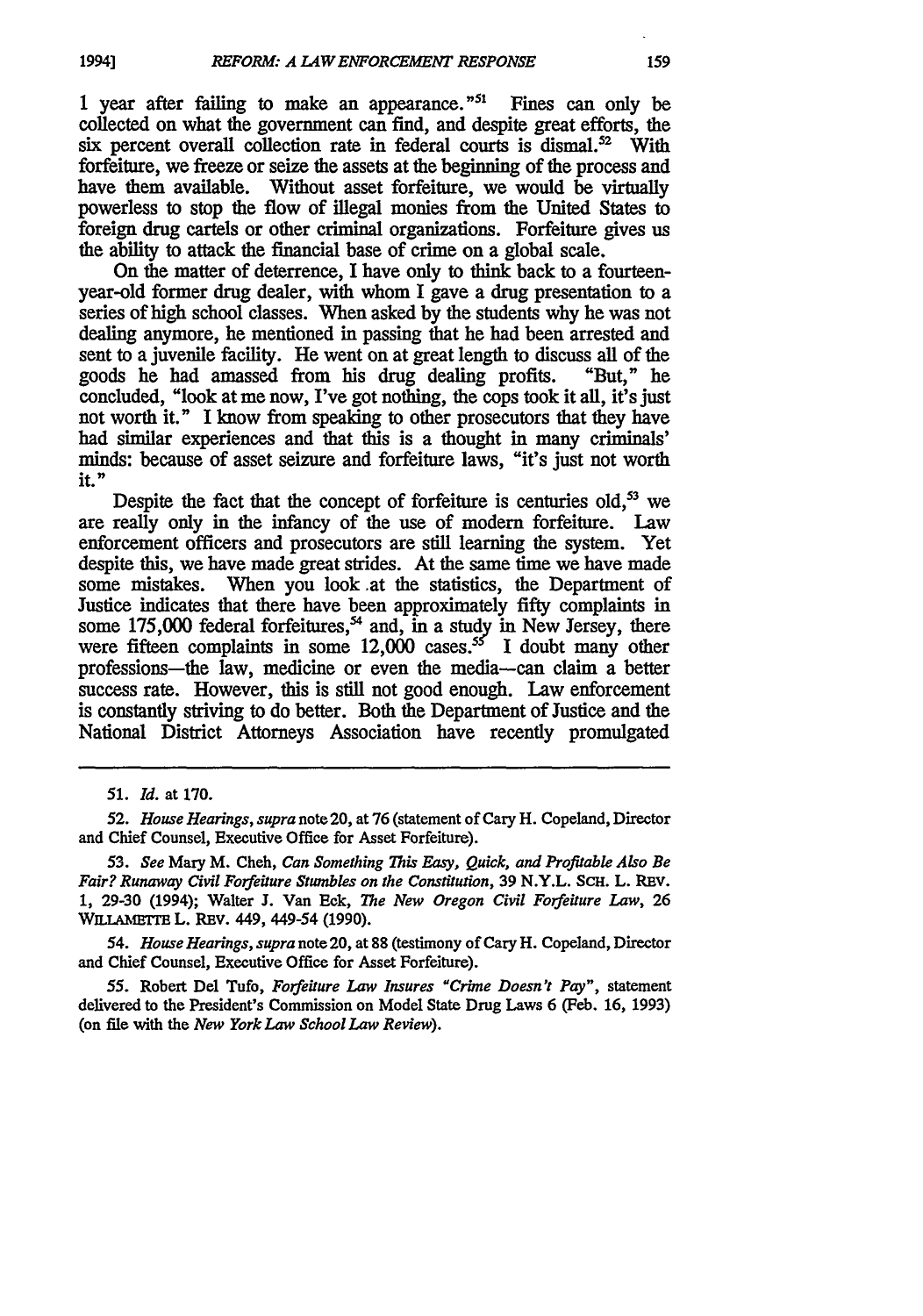Guidelines for Asset Forfeiture.<sup>56</sup> In January 1993, the Department of Justice instituted, in addition to those reforms already mentioned, a series of reforms concerning a number of the areas of past controversy, including expedited notice to owners of seized property, expedited payments to innocent lienholders, and new requirements for adopted seizures. $57$  In the spring of 1994, the Department of Justice proposed its own forfeiture reform act, the Forfeiture Act of 1994.<sup>58</sup> This proposed forfeiture act would greatly expand the scope of forfeiture, giving the government more powerful investigative tools and narrowing the statutory innocent owner defense.<sup>59</sup> While it does not endorse the reforms put forth in the Hyde bill, it would heighten the government's standard of proof from probable cause to preponderance of the evidence. $\omega$  The proposed act would also permit the free use of grand jury material by government attorneys in all civil forfeiture cases and would authorize prosecutors to issue civil investigative demands to compel testimony and the production of evidence in potential civil forfeiture cases without requiring any level of suspicion that the information may lead to a forfeiture.<sup>61</sup>

The Department of Justice, prosecutors and law enforcement agencies across the nation are continually expanding their training programs for prosecutors and law enforcement personnel. Hundreds of asset forfeiture training programs are given by U.S. Attorneys, the FBI and DEA, state and local police agencies, Department of Justice-funded organizations, such as the American Prosecutor's Research Institute's National Drug Prosecution Center, and the Police Executive Research Forum. In addition to these, the Executive Office for Asset Forfeiture has produced a three-level course on asset forfeiture for all prosecutors and law enforcement officers nationwide. $\frac{62}{5}$  This course was produced through the efforts of the State and Local Law Enforcement Asset Forfeiture

*56. See* **DOJ** Directive **93-4,** *supra* note **6;** DOJ Directive **93-2,** *supra* note **30;** NATIONAL DIST. ATT'Ys Ass'N, *supra* note **1;** NATIONAL **DIST. ATr'Ys ASS'N, NATIONAL CODE OF PROFESSIONAL CONDUCT FOR ASSET FORFEITURE (1993).** 

*57. See* Executive Office for Asset Forfeiture, **U.S.** Dep't of Justice, Directive **93-3** (Jan. *15,* **1993); DOJ** Directive 93-4, *supra* note 6.

- 58. *See SMrTH, supra* note 6, 1.02 (Supp. 1994).
- *59. .See id.*
- **60.** *See id.*
- **61.** *See id.*

**62.** The National District Attorneys Association (NDAA), with funding from the Department of Justice, brought together experts from across the country to develop the curriculum for this course. This group was known as the State and Local Law Enforcement Asset Forfeiture Training Working Group. The course material developed **by** this project is on file with the NDAA in Alexandria, Virginia.